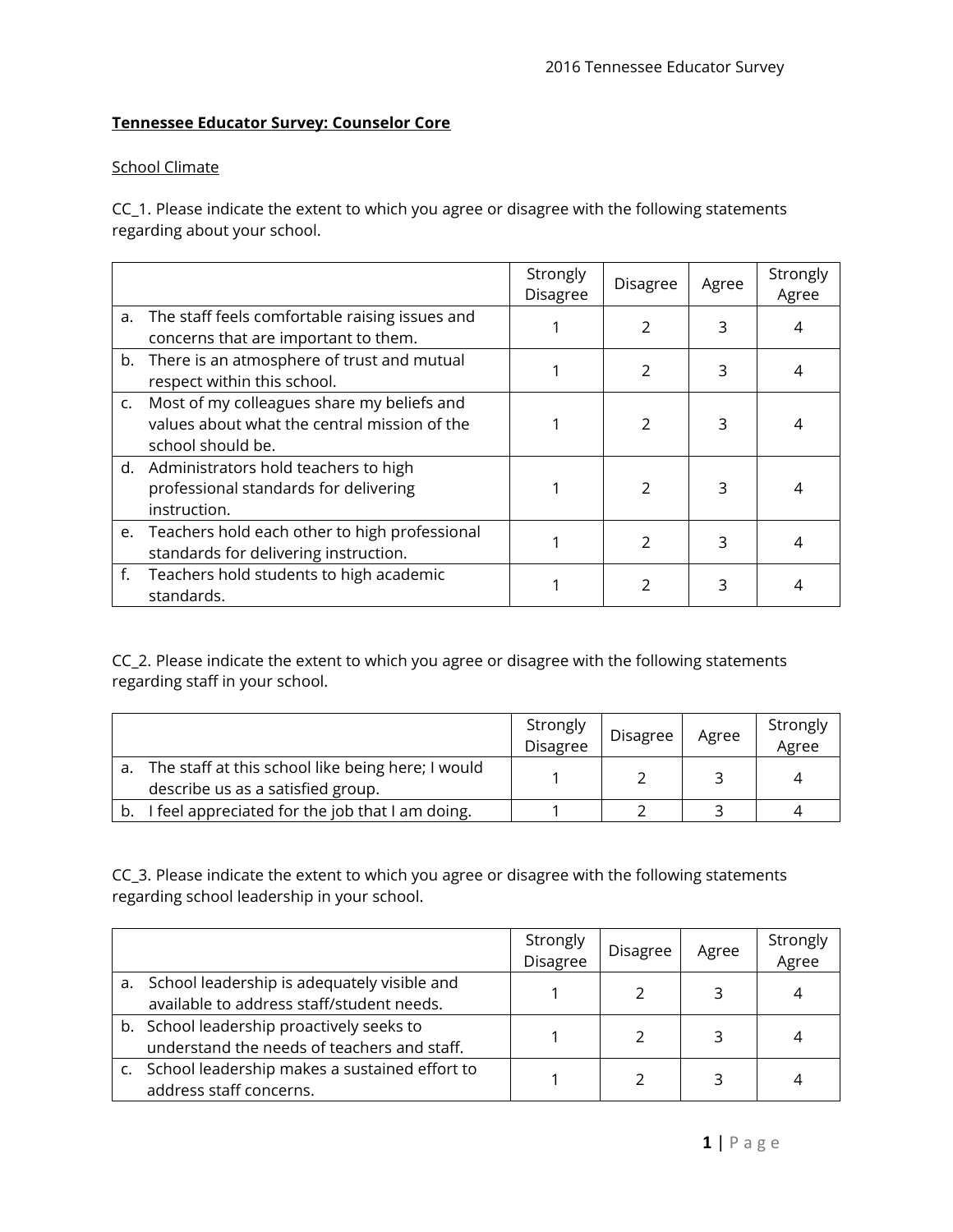| d. School leadership provides useful feedback<br>about instructional practices.                    |  |  |
|----------------------------------------------------------------------------------------------------|--|--|
| e. I frequently have the opportunity to receive<br>feedback on my practices from multiple sources. |  |  |

CC\_4. Please indicate the extent to which you agree or disagree with the following statements regarding the evaluation process used to rate you during this school year.

|                                                                                                            | Strongly<br><b>Disagree</b> | <b>Disagree</b> | Agree | Strongly<br>Agree |
|------------------------------------------------------------------------------------------------------------|-----------------------------|-----------------|-------|-------------------|
| a. The processes used to conduct my evaluation<br>are fair to me.                                          |                             |                 | 3     |                   |
| b. In general, the evaluation process has led to<br>improvements in my counseling.                         |                             | $\mathcal{P}$   | 3     |                   |
| c. The evaluation process has led to improvements<br>in my academic counseling.                            |                             | <sup>2</sup>    | 3     |                   |
| d. The evaluation process has led to improvements<br>in my career/postsecondary preparation<br>counseling. |                             |                 | 3     |                   |
| e. The evaluation process has led to improvements<br>in my social/emotional development counseling.        |                             |                 | 3     |                   |

CC\_5. How often is your professional evaluation conducted by an educator who possesses some school counseling training?

- a. Never
- b. Occasionally
- c. Often
- d. Always
- e. Not sure

CC\_6. Do you have a district-level leader whose primary responsibility pertains to school counseling?

- a. No
- b. Yes

CC\_7. (If CC\_6=Yes, Answer CC\_7) How often do you interact with this counseling leader?

- a. Multiple times per month
- b. Once or twice per semester
- c. Once per year
- d. As needed

CC\_8. In this school year, how many students were assigned to your caseload? (Number Entry)

CC\_9. Of the students on your caseload, approximately how many do you meet with at the following frequencies?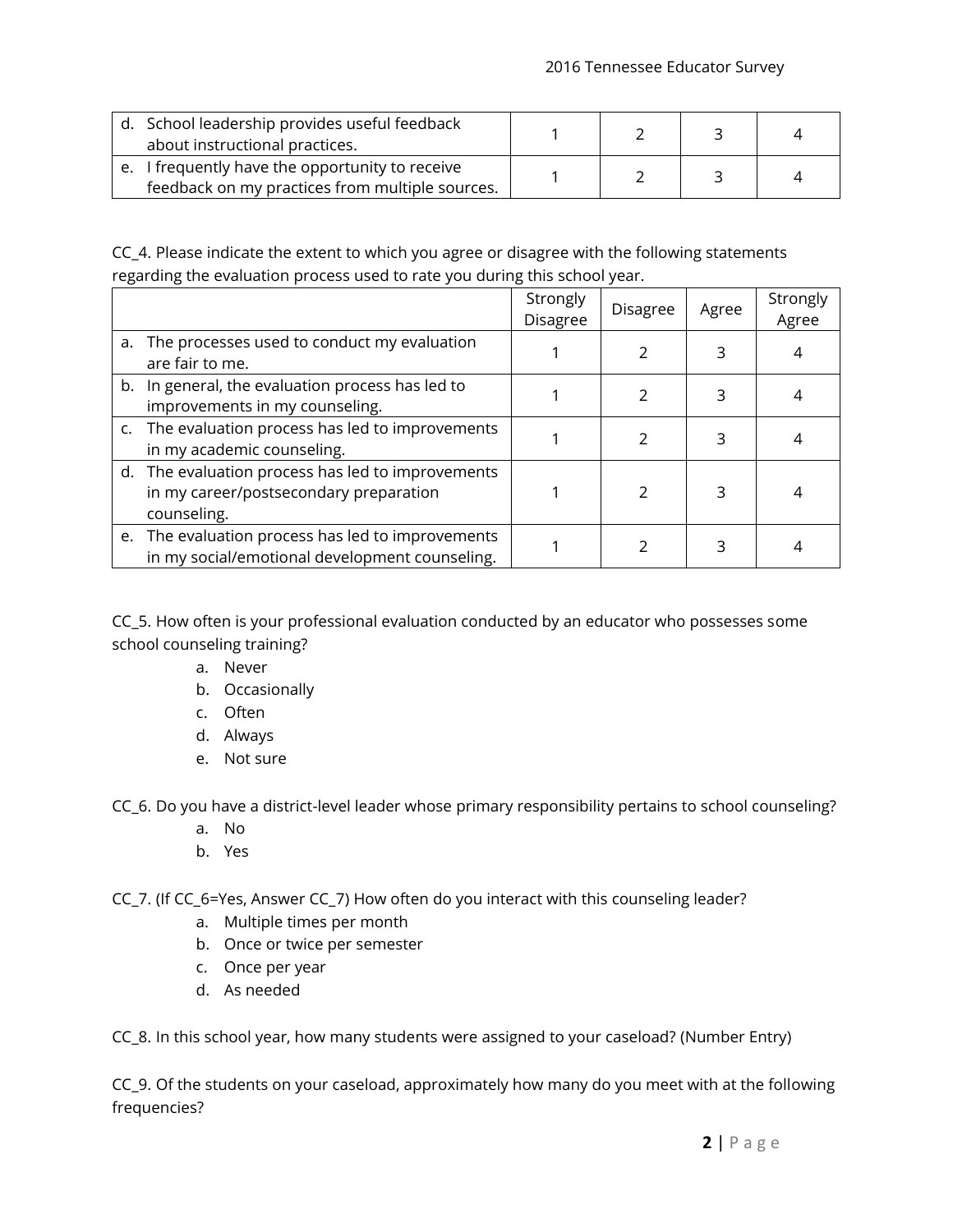- a. Weekly
- b. Monthly
- c. Annually
- d. As needed

CC\_10. Approximately what percent of your time is spent doing the following? (Number Entry)

- a. Delivering school-wide/comprehensive counseling curriculum (e.g., study skills, graduation requirements, decision-making, goal-setting, social skills)
- b. Individual student planning (e.g., developing student educational, postsecondary, and career plans; interpreting student assessment data)
- c. Responsive services (e.g., reducing discipline issues; counseling students who have behavioral issues)
- d. Supporting teachers through consultation or professional development
- e. Supporting administrators through consultation
- f. Supporting parents/guardians through consultation or parent trainings
- g. Consulting with other personnel and community organizations
- h. Other duties

|    |                                   |        | A couple of   |          |                |       |
|----|-----------------------------------|--------|---------------|----------|----------------|-------|
|    |                                   |        | times         | A couple |                |       |
|    |                                   |        | during the    | of times | A couple of    |       |
|    |                                   | Not at | school        | per      | times per      |       |
|    |                                   | All    | year          | month    | week           | Daily |
| a. | Coordinate state and/or district  |        | 2             | 3        | 4              | 5     |
|    | testing                           |        |               |          |                |       |
|    | b. Provide academic interventions |        | $\mathcal{P}$ | 3        | 4              | 5     |
|    | to students                       |        |               |          |                |       |
| c. | Maintain student records          |        | 2             | 3        | 4              | 5     |
| d. | Develop master schedule           |        | 2             | 3        | 4              | 5     |
| e. | Schedule student courses          |        | 2             | 3        | 4              | 5     |
| f. | Update student transcripts        |        | 2             | 3        | 4              | 5     |
| g. | Register and/or withdraw          |        | $\mathcal{P}$ | 3        | $\overline{4}$ |       |
|    | students                          |        |               |          |                |       |
| h. | Dispense medication to            |        | $\mathcal{P}$ | 3        | $\overline{4}$ |       |
|    | students                          |        |               |          |                |       |
| i. | Cover classrooms if a teacher is  |        |               | 3        | 4              |       |
|    | absent                            |        |               |          |                |       |

CC\_11. How often are you asked to complete the following additional responsibilities to your regular role?

CC\_12. How many professional development opportunities do you attend each year? (Number Entry)